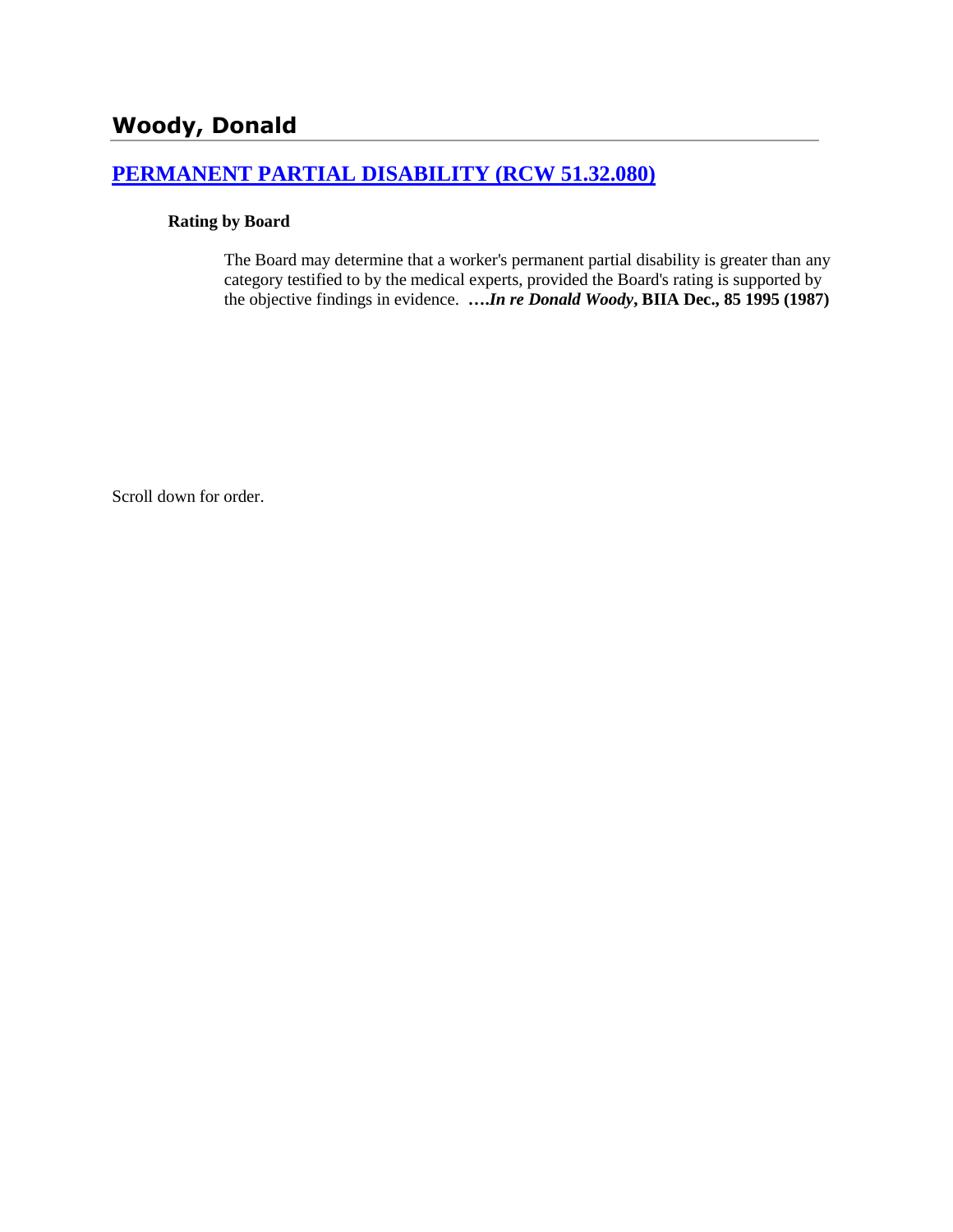#### **BEFORE THE BOARD OF INDUSTRIAL INSURANCE APPEALS**

#### **STATE OF WASHINGTON**

4 In Re: DONALD R. WOODY (a) CLAIM NO. H-844504 (a) (a) DOCKET NO. 85 1995<br>
6 CLAIM NO. H-844504 (a) DECISION AND ORDER

CLAIM NO. H-844504 ) DECISION AND ORDER

#### APPEARANCES:

 Claimant, Donald R. Woody, by 12 Stiles & Stiles, per 13 Brian Stiles and William A. Stiles, Jr.

 Employer, Hamilton Cedar Products, Inc., by Brandon Parks

 Department of Labor and Industries, by 19 The Attorney General, per 20 | Bruce Clement, William Hochberg and William Strange, Assistants

22 This is an appeal filed by the claimant on August 14, 1985 from an 23 order of the Department of Labor and Industries dated June 13, 1985 which denied responsibility for cervical and left calf injuries, awarded permanent partial disability of 15% as compared to total bodily impairment for lumbosacral impairment, to be paid at 75% of the monetary value pursuant to RCW 51.32.080(2), and closed the claim. 28 Reversed and remanded.

#### DECISION

 Pursuant to RCW 51.52.104 and RCW 51.52.106, this matter is before the Board for review and decision on a timely Petition for Review filed by the Department of Labor and Industries to a Proposed Decision and Order issued on August 21, 1986 in which the order of the Department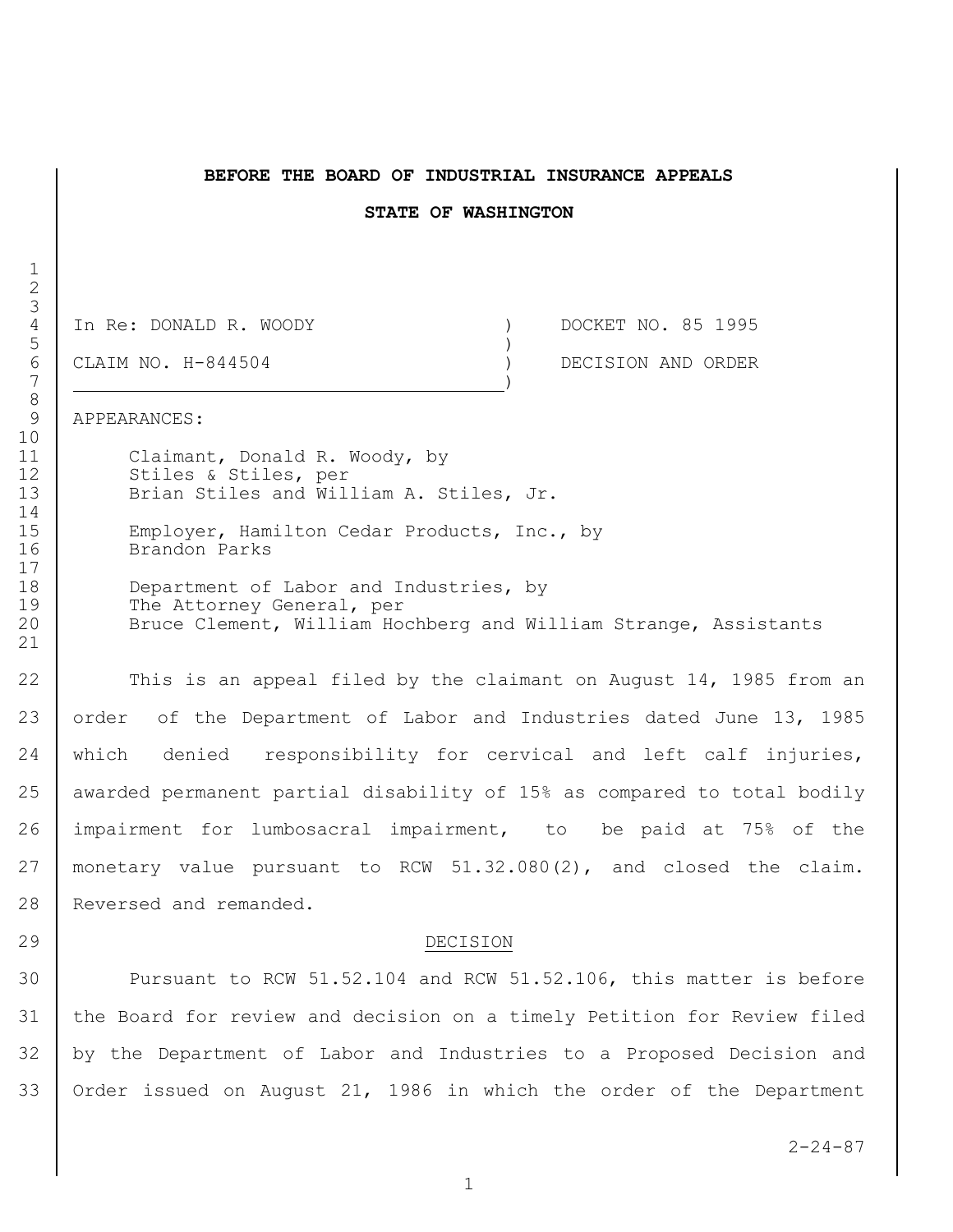dated June 13, 1985 was reversed and remanded to the Department with direction to continue to deny responsibility for cervical and left calf injury, and to pay an award for permanent partial disability in accordance with Category 5 of WAC 296-20-280, categories of permanent dorso-lumbar and lumbosacral impairments, less prior awards, and thereupon close the claim with time loss compensation as paid.

 The Board has reviewed the evidentiary rulings in the record of proceedings and finds that no prejudicial error was committed and said 9 | rulings are hereby affirmed.

 The issues presented by this appeal and the evidence presented by the parties are adequately set forth in the Proposed Decision and 12 | Order. The only proposed disposition contested by the Department 13 is the extent of permanent disability. Review has been granted to consider whether permanent partial disability may be awarded in excess 15 of the impairment rating of the medical experts, when objective 16 findings clearly support such an award.

17 The Department first contends that the clinical and x-ray findings 18 of disability in this claimant's low back are not sufficient to support a Category V, WAC 296-20-280, permanent lumbosacral impairment. A Category V, WAC 296-20-280, inpairment is defined as:

 Moderate low back impairment, with moderate continuous or marked intermittent objective clinical findings of such 23 | impairment, with moderate x-ray findings and with mild but 24 | significant motor loss objectively demonstrated by atrophy 25 and weakness of a specific muscle or muscle group. 

 A Category IV, WAC 296-20-280, permanent lumbosacral impairment, is defined as: 29 | Mild low back impairment, with mild continuous or moderate intermittent objective clinical findings of such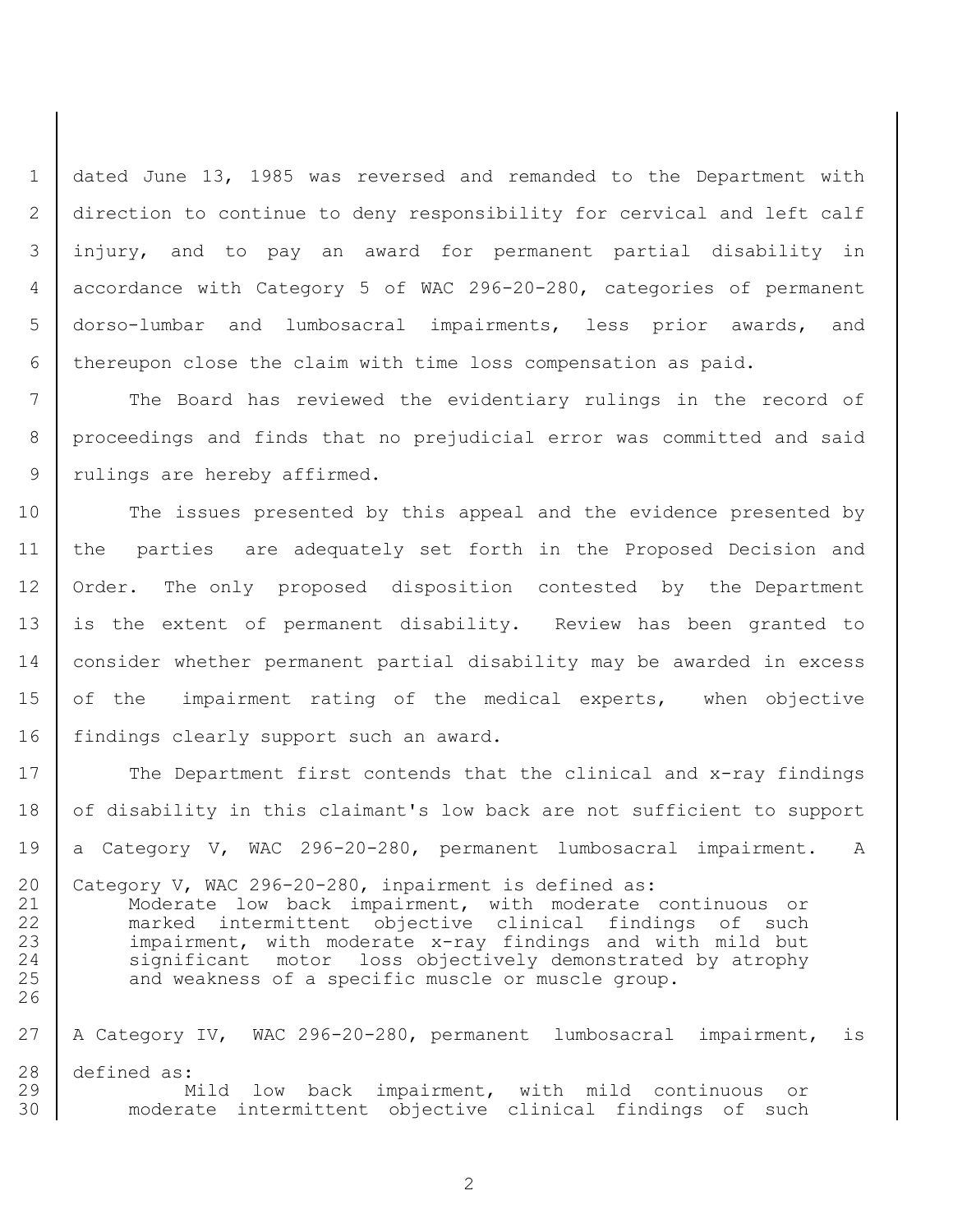1 | impairment, with mild but significant x-ray findings and with 2 | mild but significant motor loss objectively demonstrated by 3 atrophy and weakness of a specific muscle or muscle group.

 This and subsequent categories include the presence or absence of 5 a surgical fusion with normally expected residuals.

6 The Category V rating is obviously supportable by the clinical and radiographic findings of Dr. Charles Thomas, orthopedic surgeon, who concluded that Mr. Woody's low back condition was "somewhere between moderate and marked", and observed a moderate limitation of low back motion. As limitations in claimant's low back motion were observed in several physical examinations, this finding must be considered to be a moderate, continuous, objective clinical finding. Dr. Thomas also found marked x-ray findings at the level of the fifth lumber vertebrae 14 | and the sacrum, with moderate findings at the level of the fourth and fifth lumbar vertebrae. The only item in the definition of Category V which was not present in Mr. Woody was the "mild but significant motor 17 | loss objectively demonstrated by atrophy and weakness . . . ". It would be inconsistent for the Department to rate claimant's low back condition below Category V just because of the lack of this one finding, inasmuch as it is identically within the description of Category IV, the impairment level the Department contends is correct, 22 even lacking this finding. WAC  $296-20-220(1)(q)$  only requires the 23 selection of the "category which most accurately reflects the overall 24 impairment;" all findings in the description of a particular category need not necessarily be present before a rating at that category is merited.

27 The Department's reliance on Sanchez v. Department of Labor and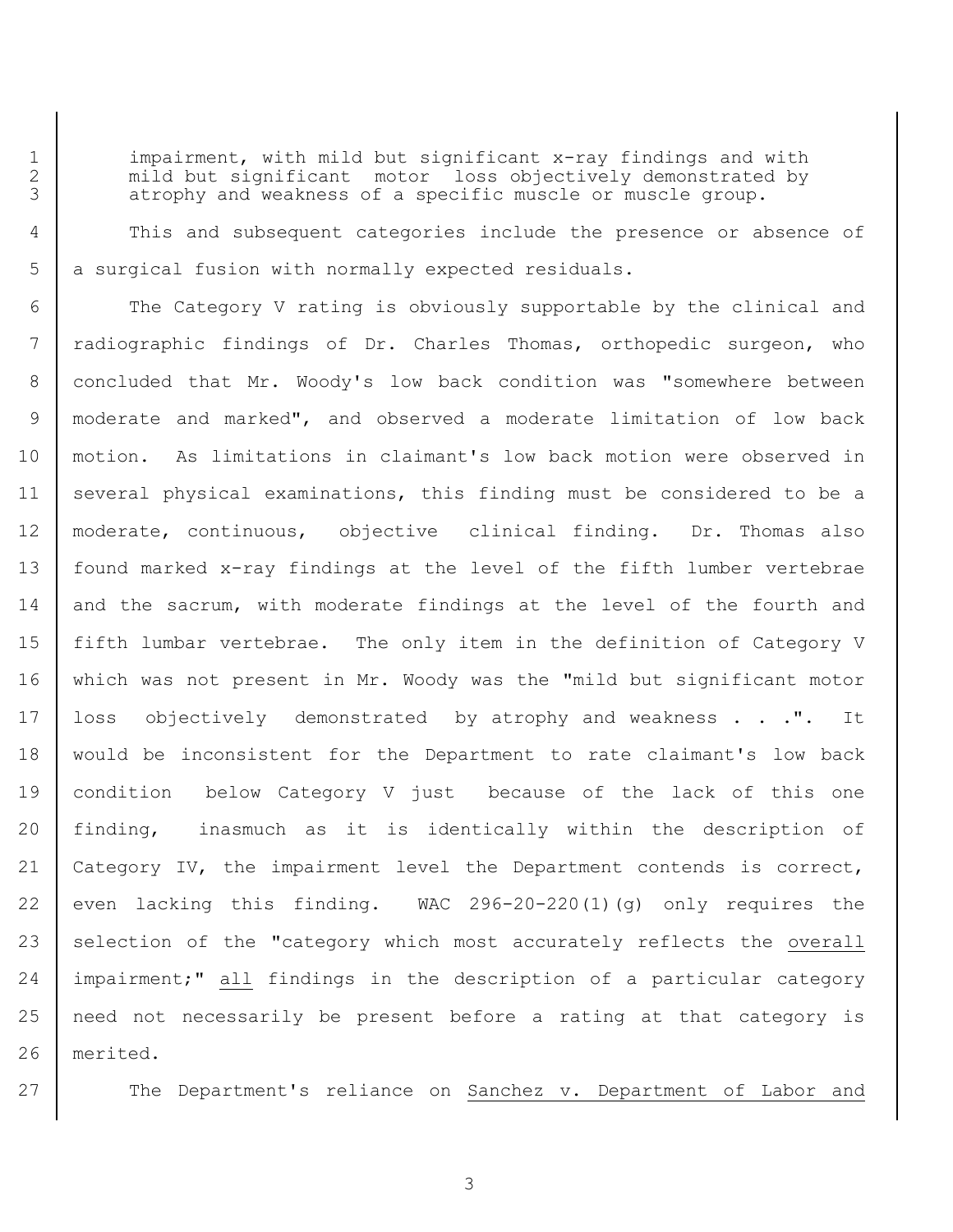1 | Industries, 39 Wn. App. 80 (1984), in contending that Dr. Thomas 2 incorrectly used the terms "moderate" and "marked," is misplaced. The 3 Sanchez court evidently assumed that a "finding" was the same as an 4 | "impairment". However, each of these terms has a precise, and 5 different, meaning. Impairment is defined by WAC 296-20-220(1)(c) as 6 "a loss of physical or mental function." Objective findings are 7 defined by WAC 296-20-220(1)(i) as "those findings on examination which 8 are independent of voluntary action and can be seen, felt, or 9 consistently measured by examining physicians." Thus, it is possible 10 | for a person to exhibit "marked" (i.e., in the most severe third) 11 objective findings to substantiate disability and yet have only a 12 "mild" or "moderate" functional loss or impairment. The opposite 13 | may be true as well. The categories themselves demonstrate these 14 | possible happenings. For example, while Category V describes moderate 15 low back impairment, it may include marked objective findings. 16 Also, a claimant may have one or more marked objective findings of 17 disability even though his overall impairment is mild, contrary to the 18 conclusion of Sanchez. Therefore, Sanchez should not be relied upon 19 | for a legal analysis of the terms "moderate" and "marked".

 Although, under WAC 296-20-220, sufficient objective findings 21 exist, of both moderate and marked character, to rate claimant's low  $\vert$  back impairment at Category V, Dr. Thomas, the only medical professional able to rate a permanent impairment (See Brannan v. Department of Labor and Industries, 104 Wn. 2d 55 (1985), rated 25 | his low back impairment at Category IV. The Department cites Page v. Department of Labor and Industries, 52 Wn. 2d 706 (1958), Ellis v.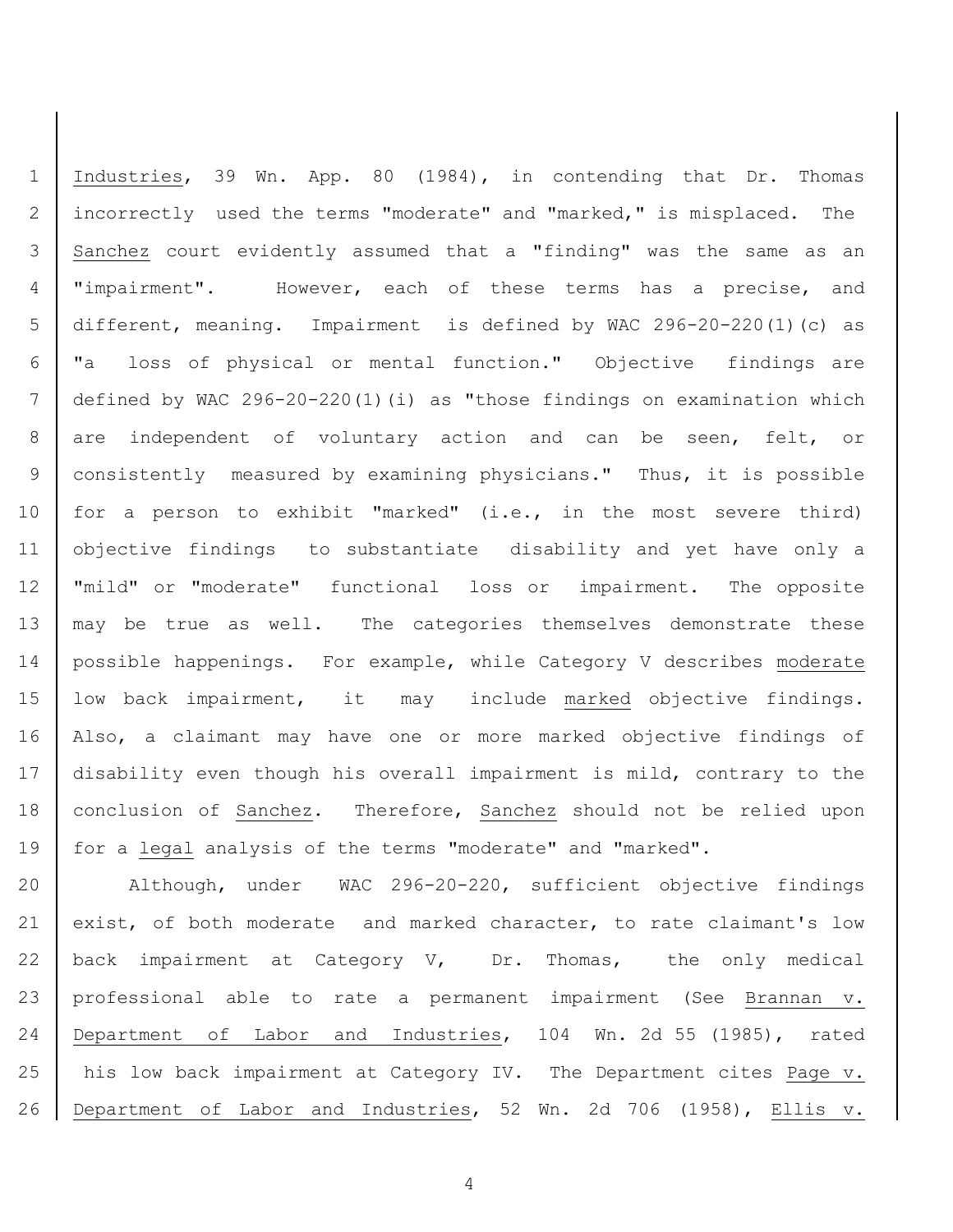Department of Labor and Industries, 88 Wn. 2d. 844 (1977), and Johnson v. Tradewell Stores, Inc., 24 Wn. App. 53 (1981), in support of the general proposition that a finder of fact cannot exceed the maximum amount of permanent partilal disability testified to by the 5 expert medical witnesses.

 However, this view oversimplifies the case law. There is precedent to award a higher percentage of permanent partial disability than the numerical amount testified to by medical witnesses when that higher amount of disability is supported by objective findings in evidence. In Dowell v. Department of Labor and Industries, 51 Wn. 2d 428 (1957), two doctors testified that the permanent disability was 12 only 20% of the maximum allowed for unspecified disabilities, and a third physician did not testify to a percentage of disability. However, the Washington Supreme Court sustained a jury verdict for 80% 15 of the maximum allowed for unspecified disabilities since the third doctor testified to sufficiently severe objective findings upon which 17 to base that verdict. Ellis, supra, at p. 852, approved the result in Dowell because it was based on objective findings in evidence. In 19 | Anthis v. Department of Labor and Industries, 16 Wn. App. 335 (1976), the medical testimony indicated that the claimant's organic disability rating was 10%, and a psychiatrist testified to a psychiatric disability of 15%, but stated that that disability was more disabling than the loss of an arm. Citing Dowell, supra, the court 24 | found that the failure of the witness to testify in the language of the statute was not fatal to claimant's claim for a permanent partial disability award greater than 25% and remanded the claim for trial on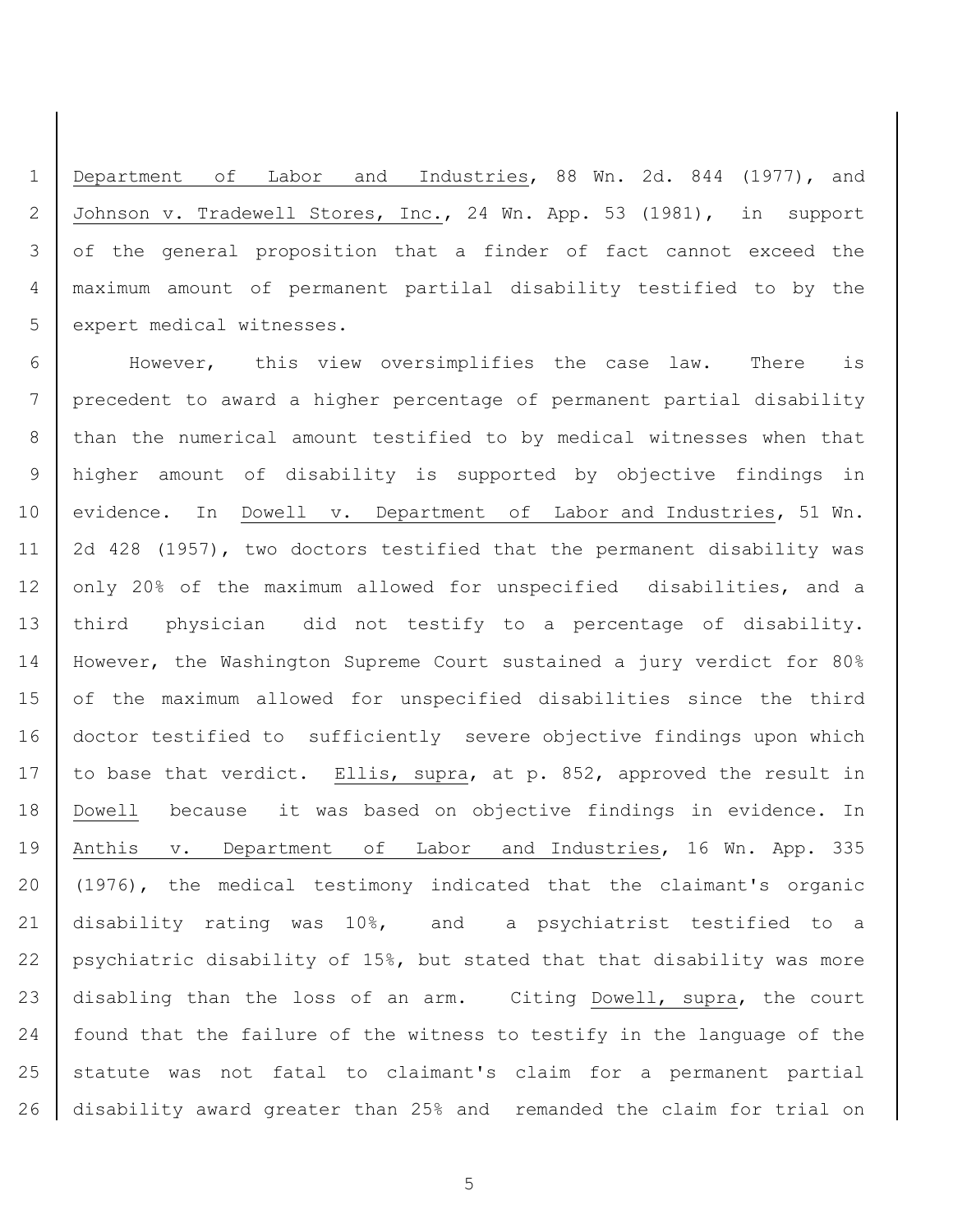1 | the issue of the extent of that disability. See, also, Coleman v. 2 Prosser Packers, 19 Wn. App. 616 (1978).

 This is not to say that the finder of fact may categorize a permanent partial disability at any level it desires, without regard for the objective findings. However, just as we often see a medical expert overrate an impairment in comparison to the objective findings, 7 and the law allows the finder of fact to remedy that error, so it seems 8 | logical and proper to allow the finder of fact to also remedy an error occurring when a medical expert obviously underrates an impairment in 10 | light of the objective findings. Such responsibility is consistent with the principle that the question of the extent of permanent disability is ultimately for the finder of fact, Dowell, supra. We 13 are not saying, of course, that a finder of fact may find a level of permanent disability which is not supported by the objective findings in evidence.

#### 16 FINDINGS OF FACT

17 We hereby incorporate Proposed Findings of Fact 1, 2, 3 and 5 as 18 the Board's final Findings. Proposed Finding No. 4 is hereby 19 stricken, and the Board enters Findings No. 4 and No. 6 as follows: 20 4. As of June 13, 1985, the claimant exhibited impairment 21 in his lumbosacral spine, best described as a moderate 22 | Whate impairment, with moderate continuous objective 23 clinical findings, and with moderate and marked x-ray 24 | findings. The overall impairment is consistent with and 25 most accurately expressed by Category V, WAC 296-20-280. 26 There were marked objective findings of such 27 impairment. 28

29 6. Any cervical and left calf conditions from which 30 claimant suffers are not causally related to the March 31 25, 1981 industrial injury.

#### 33 CONCLUSIONS OF LAW

32